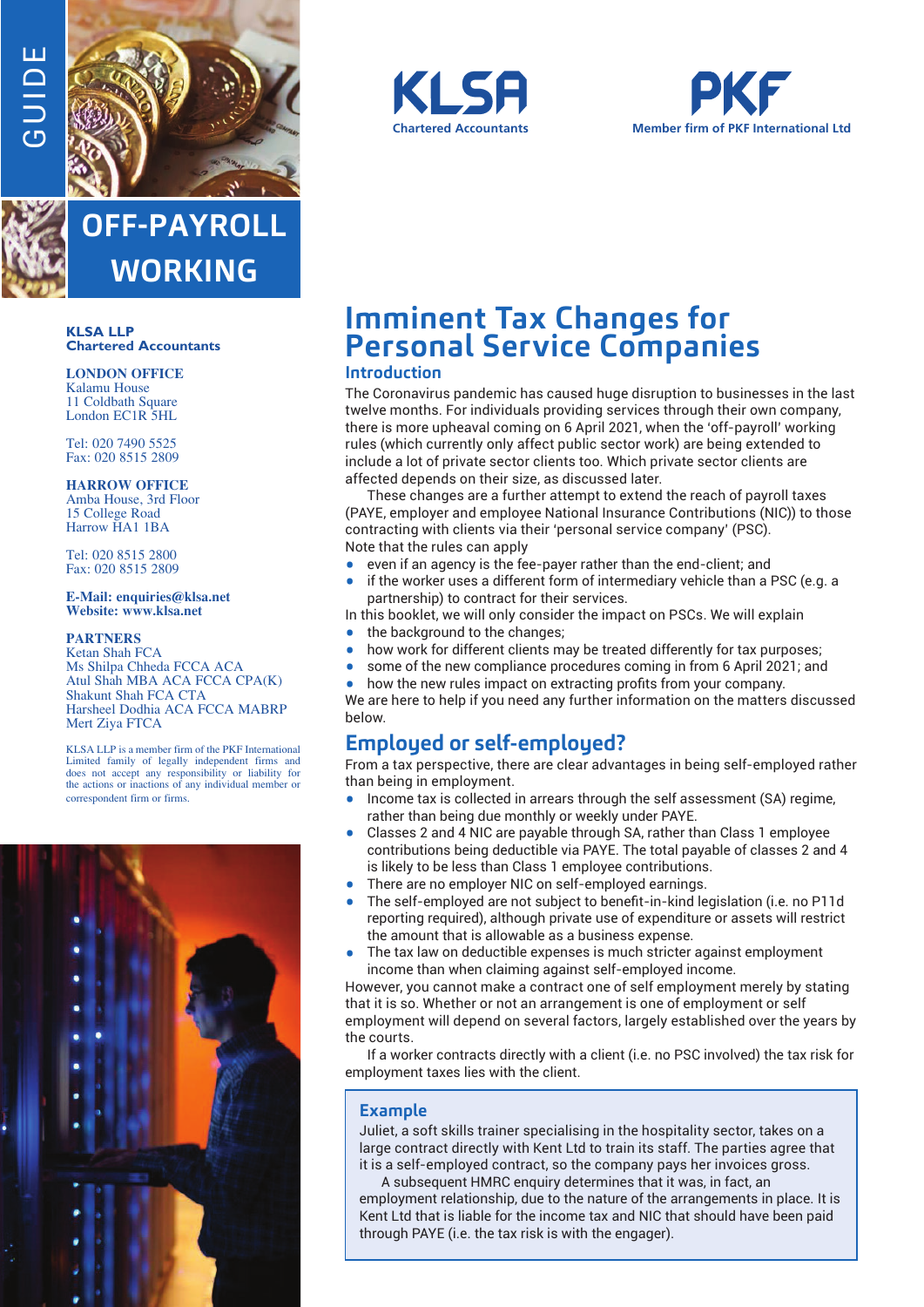For this reason, many users of freelance labour have not wanted to contract directly with such workers. They have instead insisted on the worker setting up a PSC with which they can contract as, by contracting with a company, there was historically no employment taxes risk for the engager (unlike in the example of Juliet above).

### **PSCs - IR35 and off-payroll working**

If you operate as a director of a PSC, you are employed by your company, not by the clients with which your PSC contracts. In theory, this means that your PSC's fees will be paid gross by its clients, enabling you to then draw income from your company as and when you wish, for example by taking a small salary and larger dividends (which are not subject to NIC).

### **IR35**

However, governments have repeatedly tried to clamp down on those avoiding payroll taxes by running their business through a PSC. Over 20 years ago, the so-called IR35 legislation was introduced. This requires a person working through a PSC to consider whether, if there were no PSC involved (i.e. the worker were contracting directly with the client), the arrangement would be one of employment rather than self employment. (This will depend on the normal tests from case law, which are discussed briefly below.) If the answer is "yes, it would be employment", the legislation requires that (broadly) the PSC must pass on most of its income from those engagements to the worker (i.e. PSC director) through the payroll. To the extent that it doesn't, there is a 'deemed employment payment' on the 5 April each year, on which the PSC must account for actual income tax plus Class 1 NIC (both employee's and employer's) via PAYE.

### **Off-payroll working**

After years of HMRC struggling to enforce compliance with IR35, on 6 April 2017 new rules came in for PSCs contracting with public sector engagers, referred to as the "off-payroll working" rules. The IR35 rules have always put the onus on the PSC to determine whether there is an underlying employment relationship with the client and to then self-assess tax accordingly. In contrast, the public sector off-payroll working rules make the client (such as an NHS trust or the BBC) determine whether there is an underlying employment relationship with the worker. If there is, then the public sector body (or, if appropriate, an intermediary such as an employment agency) must register the worker for PAYE and deduct the worker's payroll taxes when paying the fees that the PSC has billed (even though the worker is employed by the PSC, not the public sector body, and does not themself contract directly with the client or agency).

The deemed payment is the VAT-exclusive amount due to be paid to the PSC, less the direct cost of materials included in the invoice. The fee-payer may, at their discretion, also exclude from the deemed payment any expenses met by the PSC that, had they been incurred directly by the worker, would have been allowable against earnings if the worker were an employee.

This complicates both the tax position of the PSC and the way the worker can tax-efficiently withdraw funds from their company, as will be explained later. However, the good news is that responsibility for compliance rests with the engager rather than the PSC, so that the worker does not have the risk of an IR35 enquiry on their company.

The government regards these off-payrolling rules as having been so successful that they are extending them to many private sector clients of PSCs from 6 April 2021, having previously delayed this twice. Those PSCs that do not

contract with the public sector will therefore be meeting the rules for the first time. The details of how this will work and what it will mean for you and your PSC are discussed later.

### **Determining a worker's employment status**

We will not go into the detail of the relevant case law in this document. However, a decision requires a multifactorial exercise that paints a picture of the overall relationship. This means that all the individual facets of the arrangement must be considered, some of which may indicate employment and some self employment, and then a view taken as to whether, on balance, these demonstrate an employment relationship.

If you operate via a PSC, answering "yes" to the following questions will indicate that you may be deemed to be an employee of the client for tax purposes:



- a) Do you have to do the work that you have agreed to undertake yourself (that is, you are not allowed to send a substitute or hire other people to do it)?
- b) Can someone tell you what to do, and when and how to do it?
- c) Does someone provide you with holiday pay, sick pay or a pension?
- d) Are you paid so much an hour, for a given number of hours a week or month?
- e) Do you work wholly or mainly for one business? (However, remember that many employees work for more than one employer.)
- f) Are you expected to work at the premises of the person you are working for, or at a place or places they decide? (However, of course, a self-employed person, such as a plumber, may by the nature of the job have to work at the premises of the person who engages them.)

In contrast, answering "yes" to the following questions will indicate that the contract is effectively a self-employed one that will not be subject to payroll taxes:

- a) Are you ultimately responsible for how the business is run? i.e.
	- Do you risk your own capital in the business?
	- Are you responsible for bearing losses as well as taking profits?
	- Do you yourself control what you do, whether you do it, how you do it, when and where you do it?
- b) Do you provide the major items of equipment you need to do your job (not just the small tools which many employees provide for themselves)?
- c) Are you free to hire other people, on terms of your own choosing, to do the work that you have agreed to undertake? .
- d) Do you have to correct unsatisfactory work in your own time and at your own expense?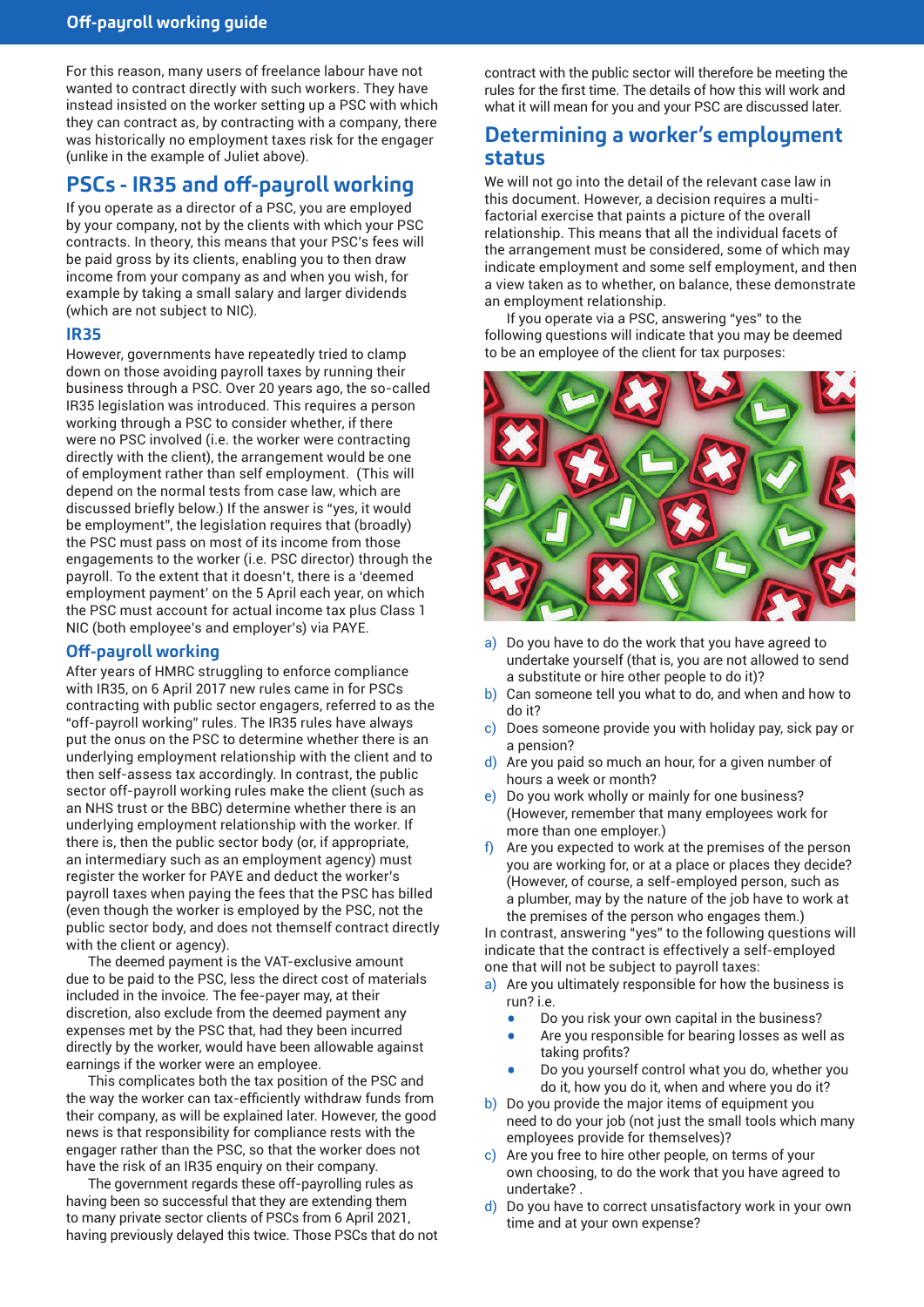Cases in this area are often nuanced and hinge on the specific details of the working arrangements. This has been evidenced by several recent IR35 cases, particularly involving broadcasters. Some of these people (including Joanna Gosling and various other BBC news presenters, Eamonn Holmes and TalkSport presenter Paul Hawksby) have ended up with substantial payroll tax charges on their PSCs, whereas for others, such as Lorraine Kelly and Kay Adams, their work has been found to be outside IR35.

# **Extension of off-payroll working rules to the private sector for 2021/22**

From 6 April 2021, the off-payroll working rules will also apply to private sector work done via a PSC, unless the client is 'small' (see below). To fall within the new rules, the work must be performed and the payment for the work made after 5 April 2021.

The legislation largely rolls out the current rules applicable for public sector clients to medium or large (i.e. non-small) private sector clients that receive services from PSCs. 'Small' for companies or limited liability partnerships (LLPs) means that they must meet two of the following three tests:

- • Turnover <sup>≤</sup> £10.2m,
- Assets  $\leq$  £5.1m
- Employees  $\leq 50$

For other clients (e.g. an unincorporated partnership), only the turnover test is used.

Businesses will be legally required to provide information regarding the size of the business to agencies and contractors, upon request. Remember that, where the PSC's client is small, they continue to pay the invoices received in full and the PSC owner must decide if IR35 applies to the contract.

### **Exclusion for overseas clients**

Note that where a large or medium-sized private sector client is based wholly overseas and has no UK connection, the off-payroll rules do not apply. The worker's PSC will remain responsible for deciding the contractor's employment status for tax purposes and self-assessing whether IR35 applies. "No UK connection" means that the client is neither UK resident nor has a 'permanent establishment' (broadly, a fixed place of business) in the UK.

### **Contractors operating under Construction Industry Scheme (CIS) rules**



The off-payroll working rules take precedence over the CIS. Thus, if the rules apply, the fee-payer would not need to consider applying the CIS rules (which may also necessitate withholding of tax) to payments made.

If the party receiving the workers services is a small private company, the worker's PSC would be responsible for considering whether IR35 applies and self-assessing

accordingly. Any deductions made by the client under the CIS when paying the PSC would be a separate matter dealt with under normal CIS rules.

# **Check Employment Status for Tax (CEST) tool**

### **Introduction**

Just over a year ago, HMRC amended its online CEST tool, which is designed to give a verdict on whether a worker can be categorised as self-employed or employed (or, if operating via a PSC, whether IR35 or off-payroll working rules need to be applied).

#### The starting page of the tool states:

*"HMRC will stand by the result you get from this tool.This would not be the case if the information you have provided was checked and found to be inaccurate.*

*HMRC will also not stand by results achieved through contrived arrangements, designed to get a particular outcome from the service. This would be treated as evidence of deliberate non-compliance, which can attract higher associated penalties."*

### **Overview**

CEST can be answered by the worker, the engager or an agency. You are asked to specify which you are. It is answered anonymously and the final decision and answers that were input to the questions can be printed off.

The tool is split into different sections. Some of the questions will not get asked, dependent on how others have been answered, but most of the questions will get asked most of the time.

There are three possible outcomes of the tool in the context of IR35:

- inside the IR35 legislation,<br>• outside the IR35 legislation
- outside the IR35 legislation, and

• unable to determine the tax status of the engagement. The questions are based on the case law principles referred to above and attempt to establish whether the arrangements being entered into between the worker and the engager represent effective employment or self employment.

A printout from CEST can be used as a Status Determination Statement (SDS - see below) by a client. It is sensible for a worker or their advisor to access the system themselves and, after inputting answers based on their understanding of the proposed working arrangements, check if the conclusion is the same as on the SDS.

### **Status Determination Statement**

As discussed, under the new rules, large and mediumsized private sector clients must decide if the worker would be an employee, in the absence of their PSC, using normal tests of employment status.

The client must provide a Status Determination Statement (SDS) to the contractor and all relevant parties (e.g. recruitment agency) at the time the contract starts or before the off-payroll worker starts work. All such businesses using contractors must therefore make sure that they have the appropriate processes in place to produce and pass on the SDS to all relevant parties. In the absence of this, the PSC's client will take on the responsibilities of the fee payer (if they are not the feepayer) to operate PAYE and NIC, where applicable.

If the client decides that off-payroll working rules apply, the client (or any agency responsible for paying fees to the PSC for the worker's services) must create a payroll record for the worker. This means that they must: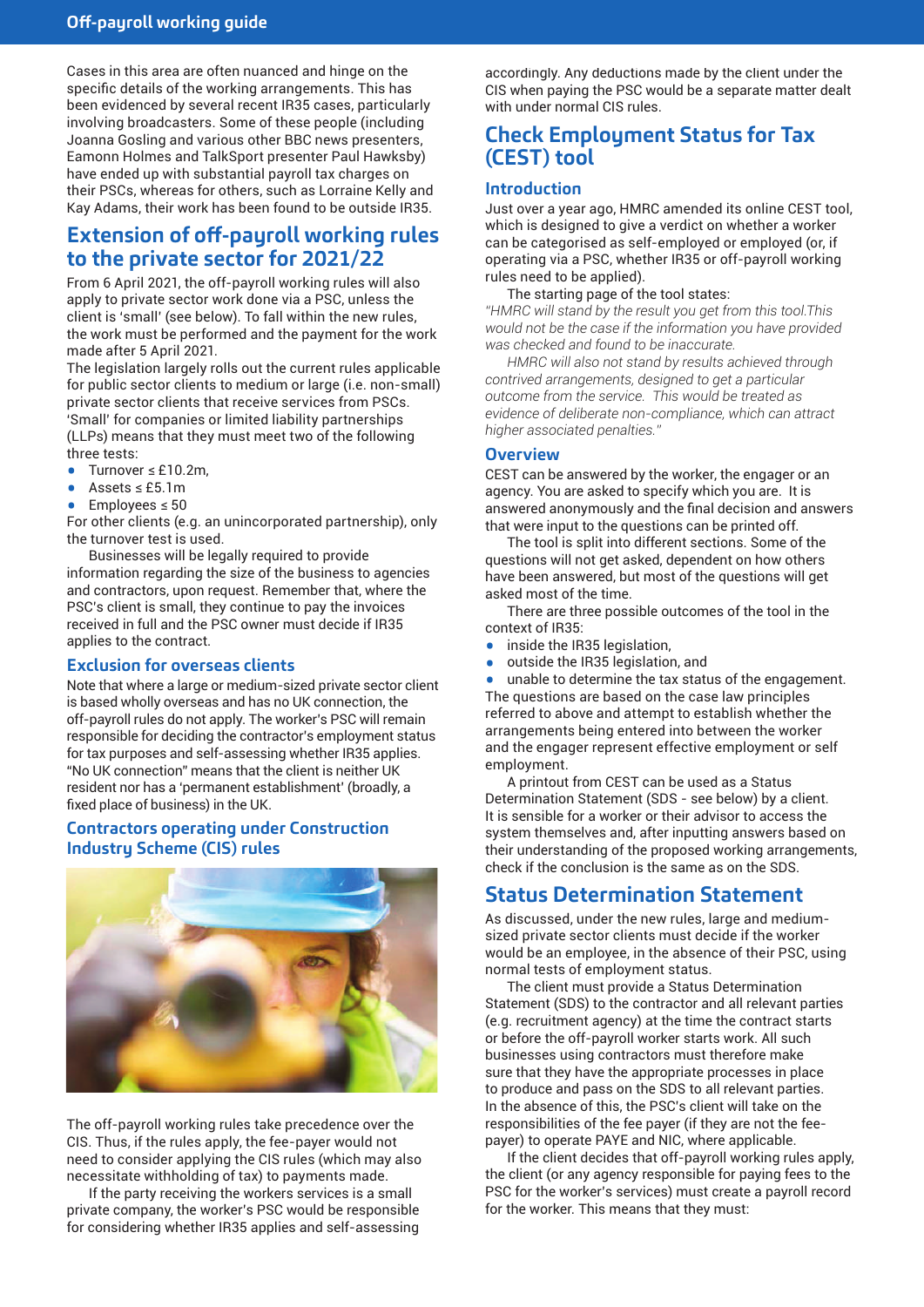- obtain the National Insurance Number (NINO) from that worker;
- withhold PAYE and employee's NIC when paying invoices of the PSC;
- account for employer's NIC; and
- send the worker a P60 if still engaged at tax year-end, or a P45 if the engagement has ceased. Although they must treat the worker as if they are

an employee for payroll tax purposes, **the worker has no employment rights at all from the client,** which also

- does not make student loan deductions; and
- cannot use the Employment Allowance to exempt employer's Class 1 NIC on the worker's deemed salary.

### **Example**

### **How the new rules impact on a PSC**

Doug runs Doug Enterprises Ltd ("DEL"), of which he is the 100% shareholder. It has a year-end of 5 April and is registered for VAT.

DEL enters a one-year contract for Doug's services with Southwich Consultancy plc ("Southwich") in April 2021. Southwich gives Doug an SDS, which states that the off-payroll working rules apply to this contract.

DEL invoices Southwich for the agreed fees of £2,500, plus £500 VAT, per month.

DEL has other income in y/e 5 April 2022 of £18,000 plus VAT, derived from sundry private sector assignments for large and medium-sized clients undertaken by Doug. All these clients have issued SDSs confirming that this work is outside the offpayroll working rules (i.e. that if Doug had contracted directly with the clients, the work would have been self employment rather than employment).

What are the tax issues here?

### **Disputing a decision**

If contractors disagree with the decision made by their client on their employment status for tax purposes, they will be able to raise concerns through a client's status disagreement process. All clients are required to introduce a process, from 6 April 2021, to allow contractors to disagree with the decision.

Under the Finance Act 2020, the client has 45 days to respond to representations by a worker who has received an SDS. During this time, the client (or other fee-payer) should continue to apply the rules in line with the original determination. HMRC will not get involved in any disputes.

After completing the client's status disagreement process, if you think you have paid too much income tax and NIC, you can follow existing self assessment and National Insurance processes to seek a repayment. HMRC may ask for the documents and records you have relied on to conclude that a repayment is due.

### **The client's responsibility**

A client must take reasonable care when making a determination. HMRC guidance cites various examples of what does not constitute "reasonable care", including:

- determining that every worker who provides their services through an intermediary is caught by the offpayroll working rules without giving any consideration to the specific facts of each individual case;
- failing to reconsider determinations where there has been a material change in circumstances;
- inputting inaccurate information into CEST.

#### **Discussion**

### *Payments from Southwich*

- 1. Southwich will treat Doug as an employee for employment tax purposes and will therefore need his NINO to set up a payroll record.
- 2. Although DEL will invoice Southwich for £2,500 plus £500 VAT per month, it will not receive this amount. Southwich will withhold income tax and employee's NIC from the £2,500 and pay them over to HMRC through the PAYE system.
- 3. Unlike when calculating an IR35 deemed payment, there is no 5% deduction for general expenses. All of the ex-VAT fees are subject to payroll taxes.
- 4. In addition, Southwich will need to pay employer's NIC @13.8% on the £2,500 fees, to the extent they fall above the 2021/22 monthly nil rate 'secondary threshold' of £737.
- 5. The monthly ex-VAT amount received by DEL from Southwich can be paid to Doug through DEL's payroll under Real-Time Information (RTI), without any further deductions. It should be recorded on a Full Payment Submission (FPS) as non-taxable income and the amount of gross taxable employment income recorded reduced accordingly. (Note: If running a payroll, to report non-taxable income, you should use the FPS data field 58A: Value of payments not subject to tax or NIC in pay period.)
- 6. Alternatively, this income from Southwich can be drawn as a tax-free dividend from DEL.
- 7. Either method of withdrawing the funds from DEL avoids a double charge to tax on the earnings, which suffered deduction of payroll taxes by Southwich.

#### *Payment for other work*

- 8. The £18,000 plus VAT billed for the other work will not suffer any deduction of payroll taxes by the clients; it will be paid gross.
- 9. As the these fees are from non-small clients, there is no IR35 risk for the PSC.
- 10. These fees can be withdrawn from DEL flexibly by Doug, either as salary (while accounting for appropriate payroll taxes) or potentially as dividends (which will be taxable, subject to the £2,000 dividend allowance). *Year-end*
- 11. At the end of the tax year, Doug will get two P60s, one from Southwich and one from DEL. The latter will not include the income passed on to him by DEL for the Southwich work.
- 12. The taxable income from both P60s will need to be included as earnings on Doug's tax return.

#### *Accounting*

13. Although the contracted fees for the Southwich work are £2,500 per month, an adjustment is required to this figure to write off a part of the debtor balance that will not be received by DEL, due to the withholding of payroll taxes.

#### *Corporation tax of DEL*

- 14. The net income from Southwich that is included in the accounts can be omitted when calculating the turnover for corporation tax purposes. This is because it is treated as employment income of Doug and has already been taxed accordingly.
- 15. The £18,000 income from other engagements will be included in the corporation tax computation, along with normal allowable expenses of DEL.

### *VAT*

16. The new off-payroll working rules have no impact on the VAT position of DEL. Its total VATable turnover for the year will be (12 x £2,500) plus £18,000, i.e. £48,000.